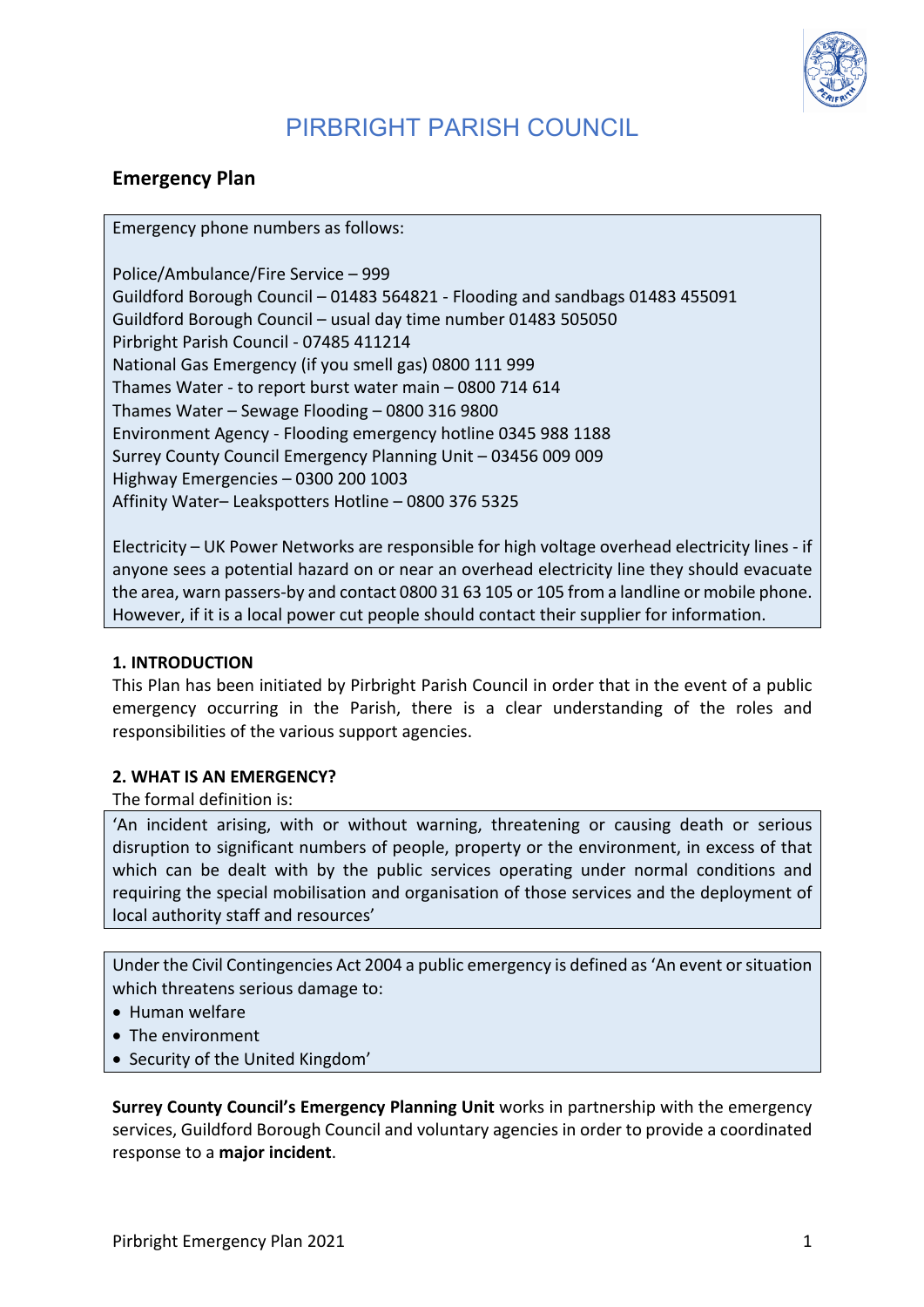

The Police have overall responsibility for control and coordination in an emergency situation. Surrey County Council and Guildford Borough Council have specific responsibilities which include establishing emergency centres, providing temporary accommodation for those made homeless and managing the longer-term recovery phase.

### **3. LEVELS OF EMERGENCY**

From initial research it has been established that there are three recognised levels of emergency: 

1. A major catastrophic event in London, or elsewhere in the South East, requiring a large capacity for shelters and support. Such incidents would require very large premises (far larger than a village hall for instance) to accommodate and manage large numbers of temporary 'refugees'. We need not concern ourselves too much with this category as the Parish Council would be approached as part of a measured coordinated scheme initiated by a higher tier authority. 

2. A major emergency at County or Borough level, or beyond, where the management of the event would be undertaken at County or Borough level. Whilst some of our Community Centres and Church Halls could well be receiving stations for displaced persons, and selected local people involved in support, this need not be of immediate concern locally, as support services such as Surrey County Council's Services for Families and Royal Voluntary Service would be galvanised into action.

3. A local emergency within the Parish of Pirbright, such as localised flooding or heathland fire, which would involve support from the Borough or County Council and if necessary, the provision of emergency rest centres.

This plan concentrates entirely on this third category.

## **4. WHAT SORT OF EMERGENCY?**

We envisage three types of event which could trigger a local emergency:

- Flooding
- Lengthy loss of utilities
- Large scale evacuation due to a major event e.g. major fire, pollution incident
- A pandemic health threat
- Terrorist incident

Whilst all four would inevitably involve the emergency services and/or the major authorities the knowledge of local people will be vital in mitigating the effects on the local community.

This document lists the principal actions of each organisation; however, it must be noted that it may not always be possible for all actions to be carried out during all emergencies.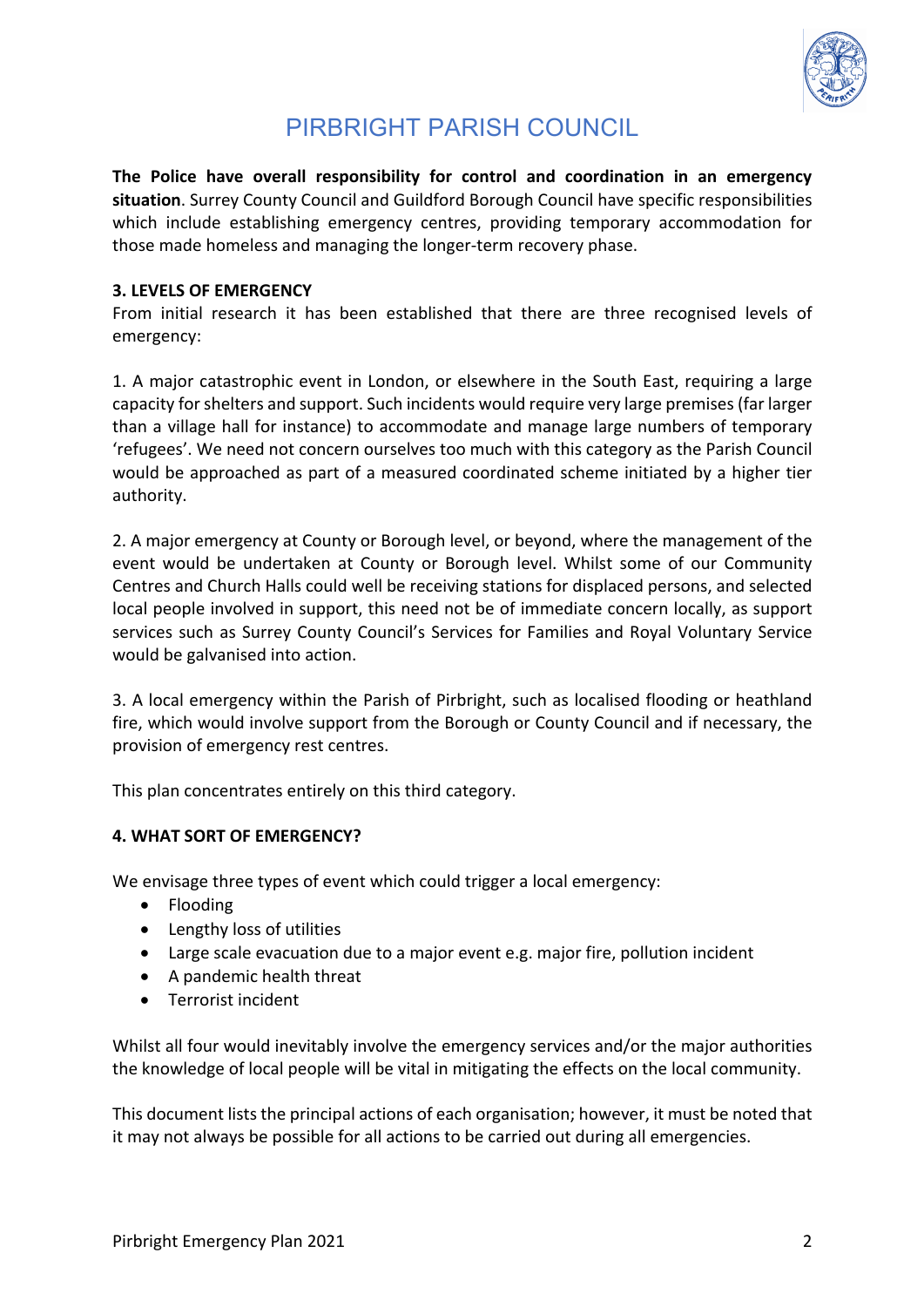

### **5. WHO IS RESPONSIBLE FOR WHAT IN AN EMERGENCY?**

Responding organisations have limited resources so may not be able to provide assistance in all circumstances

In such cases the owners and occupiers need to be aware that they should make their own arrangements to protect their property from risk, especially flooding.

Many factors may influence the level of response to specific emergencies. Priority is likely to be given to those that are vulnerable when assisting people, and to property which is occupied. The classification of roads may be used in prioritising the response to road flooding; protection of commercial property may depend on the risk of environmental pollution from stored chemicals etc.

### **6.0 ROLES AND RESPONSIBILITIES OF AGENCIES**

#### **General**

As Category 1 responders, the **Emergency Services** will normally provide most of the initial response. 

They will be supported by the local authorities (Guildford Borough and Surrey County Councils), utility (gas, water and electricity) companies and in turn by voluntary and local organisations. 

The emergency services' main role will most frequently be to save life. The Fire and Rescue Service is also responsible for rescuing survivors. The South East Coast Ambulance Service (SECAM) is responsible for treating casualties and taking them to hospital. The Police will help coordinate this work.

#### **Police**

The main roles of the Police are to:

- Let the other emergency services and local authorities know about the incident
- Save lives by working alongside the other emergency services
- Co-ordinate the emergency services and other organisations during the response phase
- Protect and preserve the scene
- Investigate the incident alongside other investigative organisations
- Collect and pass on information about casualties
- Identify those involved
- Restore stability with the aim of restoring normality

#### **Fire and Rescue Service**

The main roles of the Fire and Rescue Service are to:

• Let the other emergency services and local authorities know about the incident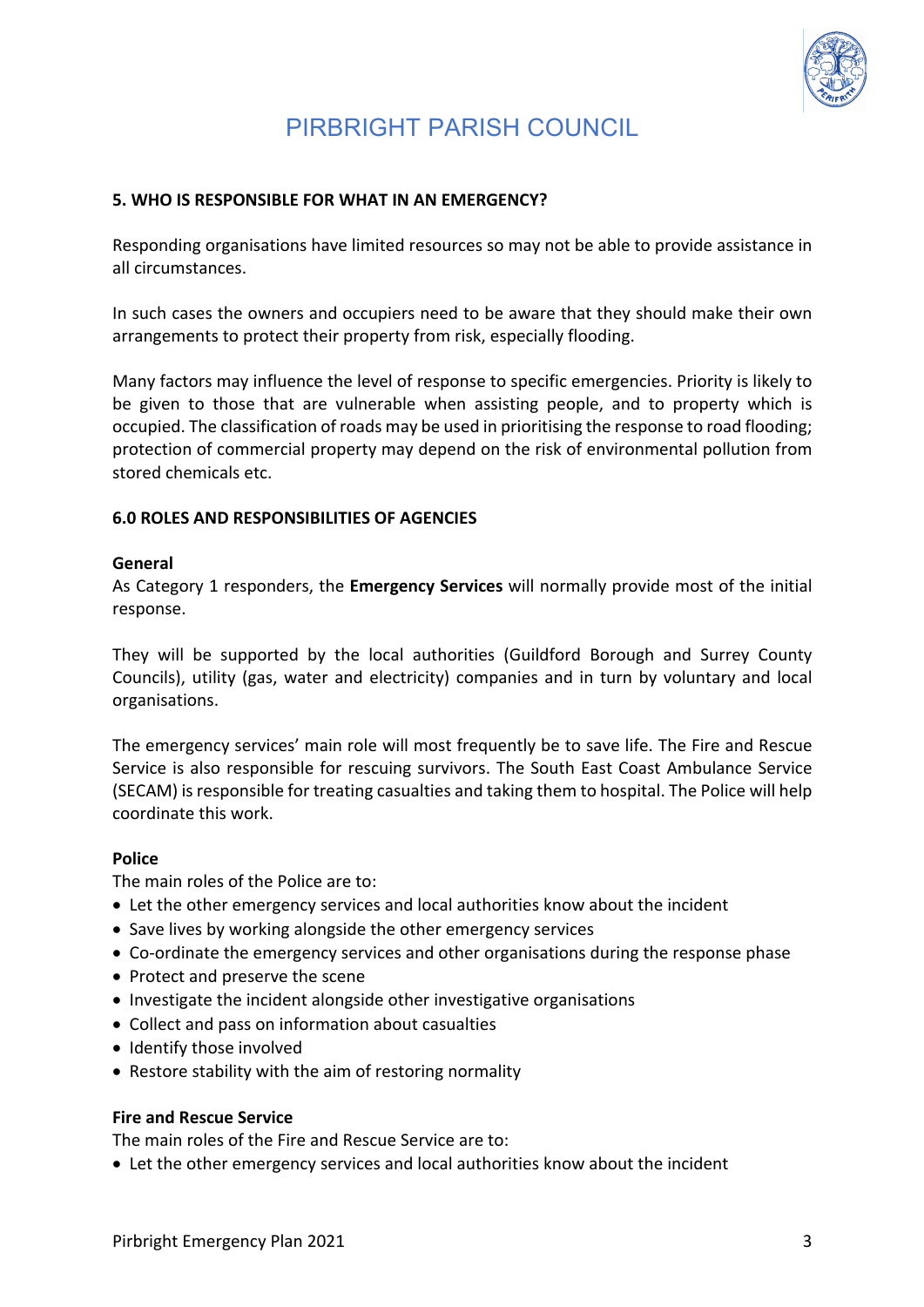

- Save lives by working alongside the other emergency services
- Tackle fires or chemicals which have been spilt and other dangerous situations
- Rescue trapped casualties
- Make sure all personnel involved in the rescue work are safe
- Gather information and carry out hazard assessments
- Help the ambulance service get live casualties away from the scene
- Help the Police recover bodies
- Restore stability with the aim of restoring normality
- Keep local authority services going in as normal a way as possible
- Restore stability with the aim of restoring normality

#### **Ambulance Service**

The main roles of the Ambulance Service are to:

- Let the other emergency services and local authorities know about the incident
- Save lives by working alongside other emergency services
- Provide a focal point for all NHS and medical resources
- Identify and contact the appropriate receiving hospitals
- Set up a casualty clearing station
- Prioritise casualties so their injuries can be treated
- Prioritise which casualties must be evacuated using appropriate transport
- Restore stability with the aim of restoring normality

## **Local Authorities**

The main roles of local authorities are to:

- Support the emergency services
- Help people in distress
- Co-ordinate the activities of their various departments and other agencies
- Consult with the Police and release information to the media and give advice to the public
- Keep local authority services going in as normal a way as possible
- Restore stability with the aim of restoring normality

These roles are shared between Surrey County Council and Guildford Borough Council.

#### **Pirbright Parish Council**

The main role of Pirbright Parish Council aims to:

- a) Comply, wherever possible, with any advice or request from Guildford Borough, Surrey County Council, Surrey Police and Emergency Services, Defra, or COBRA.
- b) Consolidate and disseminate information to residents and local organisations by whatever means possible.
- c) Make available Lord Pirbright's Hall and the Gren Hut Meeting Room or such other land or facilities as may be available and required as a coordination centre, muster point or as temporary accommodation.
- d) Help coordinate local level support to aid resilience.